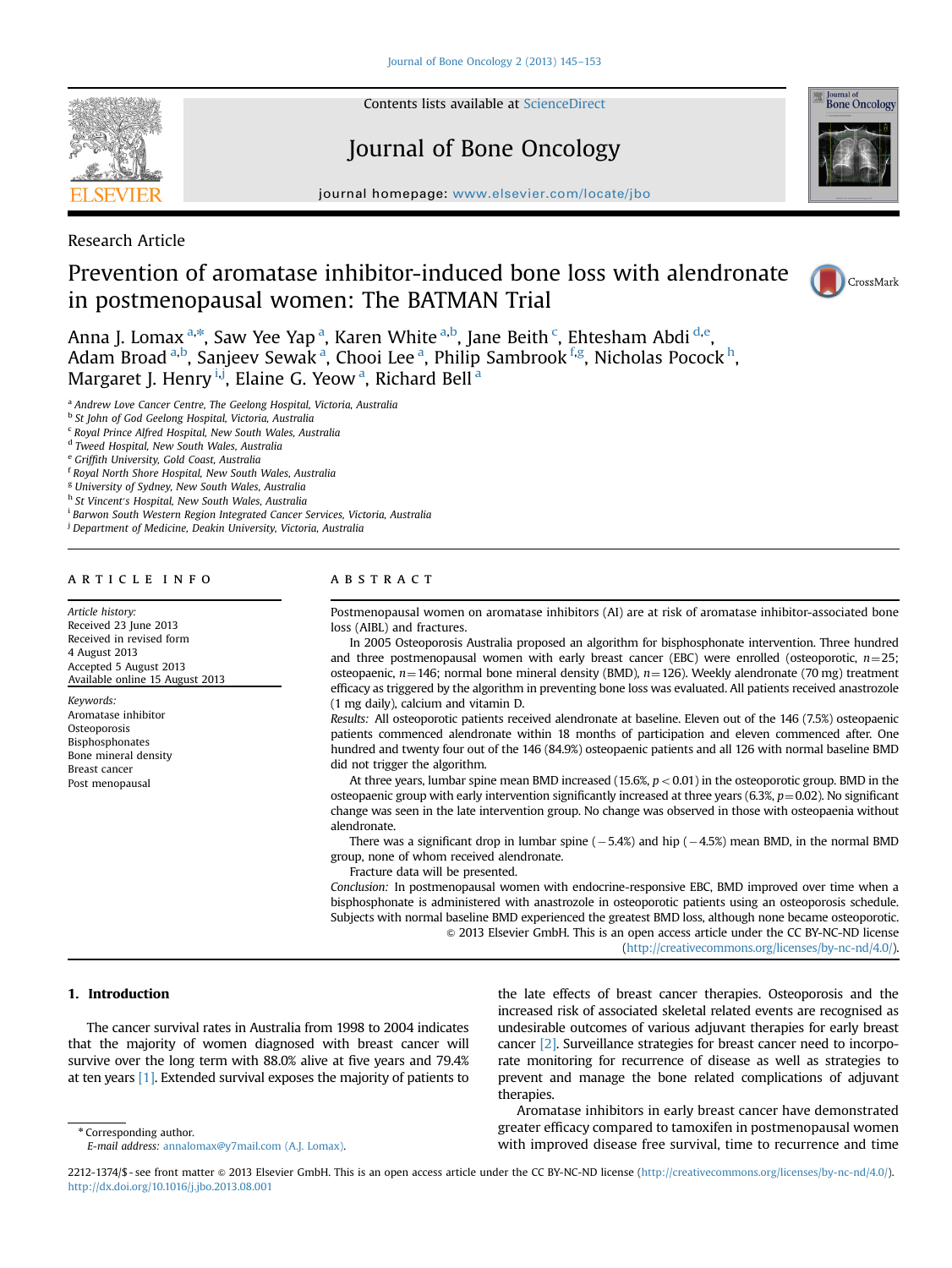

Fig. 1. Osteoporosis Australia bone maintenance algorithm, using T-score bone mineral density changes and urine Ntx elevation to guide bisphosphonate management.

to distant recurrence [\[3\].](#page-8-0) The suppression of oestrogen levels with AIs results in accelerated bone mineral loss and increased fracture risk. AIBL almost doubles the rate of loss seen in healthy postmenopausal women [\[4\].](#page-8-0) Results from the ATAC sub-study demonstrated that progressive AIBL occurs throughout the duration of AI treatment. This is greater in the lumbar spine in the first two years of therapy commencement and the decline appears to be less marked in years two to five of treatment but does not slow down in the hip [\[5\]](#page-8-0).

In 2005, Osteoporosis Australia proposed an algorithm [\[6\]](#page-8-0) to manage AIBL (Fig. 1). The algorithm assesses changes in bone mineral density (BMD) and N-telopeptide (NTx, a bone resorption marker) to determine timing of bisphosphonate therapy commencement. The Bisphosphonate and Anastrozole Trial – Bone Maintenance Algorithm Assessment (BATMAN) was designed to test the utility of this algorithm in postmenopausal women with hormone-receptor positive early breast cancer receiving adjuvant anastrozole, and the efficacy of intervention with alendronate, given in an osteoporosis schedule. Most studies in this area have excluded patients with osteoporosis due to the concern of worsening BMD. This study specifically addresses the issues of women with osteopaenia and osteoporosis in this setting.

### 2. Patients and method

Eligible participants were postmenopausal women with Stage I–IIIa hormone receptor positive breast cancer assessed as suitable for treatment with an aromatase inhibitor, specifically anastrozole. Postmenopausal status was defined as age  $>55$  years with cessation of menstruation;  $<$  55 years of age and no menses for 12 months;  $>$  50 but  $<$  55 and amenorrhoeic (spontaneous, hysterectomy) and with postmenopausal gonadotrophin or oestradiol levels (luteinising hormone  $> 14$  IU/L, follicle stimulating hormone levels  $> 40$  IU/L, oestradiol  $< 110$  pmol/L or according to the reference range for the laboratory involved); or bilateral oophorectomy. Following the observation of resumption of menses and reversal of menopause in a number of patients all of whom were under 50 years of age, we amended the entry criterion to exclude women under 50 years. Hormone replacement therapy must have been discontinued at least 2 weeks prior to registration. Other eligibility requirements were WHO performance status  $\leq 2$ , with adequate renal and liver function.

Patients receiving prior treatments with bisphosphonates and continuous systemic corticosteroids within the past 12 months were excluded. Any prior use of parathyroid hormone (PTH) for

more than 1 week; systemic sodium fluoride for  $>3$  months during the past 2 years; any drugs known to affect the skeleton (eg. calcitonin, mithramycin, or gallium nitrate) were not allowed prior to and during the study. Patients with history of diseases with influence on bone metabolism (e.g. Paget′s disease, Osteogenesis Imperfecta, and primary or secondary hyperthyroidism), lactose intolerance, delayed oesophageal emptying; previous or concomitant malignancy within the past 5 years, were also excluded. Patients with a fracture due to minimal trauma that was detected on baseline radiology were excluded from the study.

Written informed consent was obtained from each patient before inclusion. The study was approved by the Barwon Health Human Research Ethics Committee (HREC), Eastern Health HREC, St Vincent′s HREC, North Coast Area Health Service HREC, and Sydney South West Area Health Service HREC. Eight Australian oncology centres participated. These centres included Barwon Health, St John of God Healthcare Geelong, South West Healthcare (Warrnambool), Box Hill Hospital, Maroondah Hospital, St. Vincent′s Hospital Melbourne, Tweed Hospital and Royal Prince Alfred Hospital.

The study was conducted in accordance with the National Health and Medical Research Council′s National Statement on Ethical Conduct in Research Involving Humans (June 1999) and the CPMP/ICH Notes for Guidance on Good Clinical Practice (CPMP/ICH/135/95).

Osteoporosis was defined as BMD 2.5 standard deviations or more below the reference range mean for young adults. Osteopaenia being those with a BMD between 1 and 2.5 standard deviations below the young adult mean [\[7\].](#page-8-0) Lumbar spine (L2-L4) and femoral neck BMD was quantified with Lunar DPX-L (Lunar, Madison, WI, USA), GE-Lunar Prodigy (Prodigy; GE Lunar, Madison, WI, USA) or Norland Excell™ machines. Dual-energy X-ray absorptiometry (DXA) at baseline, 1, 2 and 3 years assessed using Norland machines were converted to Lunar equivalents using the Genant conversion equations  $[8]$ . N-telopeptide (NTx) is a marker of bone resorption. Urine samples for urinary N-telopeptide (uNTx) were collected at baseline, and at 6 months after registration. Participants requiring alendronate were retested 6 months after commencing alendronate.

All patients were commenced on oral anastrozole 1 mg daily, calcium ( $\geq 500$  mg per day) and Vitamin D ( $\geq 400$  IU daily) supplements. No dose modifications were permitted for the duration of the study for those receiving either anastrozole or alendronate.

In accordance with the OAA, patients with a BMD T-Score below -2.5 S.D. at either the lumbar vertebra or femoral neck at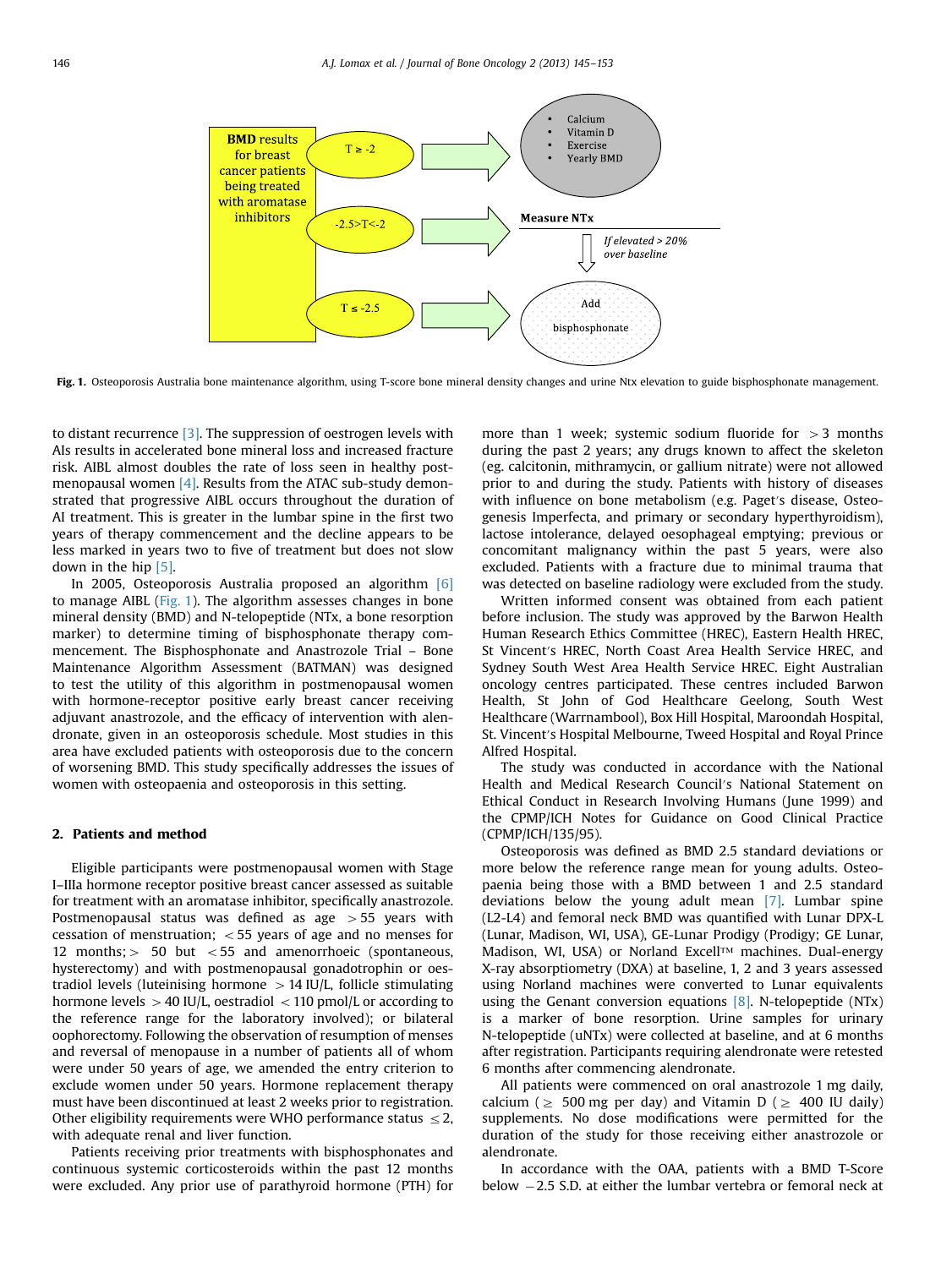

Fig. 2. Consort diagram enrolment and outcomes are shown. <sup>a</sup>6 ineligible (5 had compression fracture at baseline, 1 with hyperthyroidism at baseline) <sup>b</sup>1 patient refused.

any time-point, were commenced on alendronate 70 mg oral weekly. Patients with a T-score between  $-2.0$  S.D. and  $-2.5$  S.D. commenced alendronate if the index of bone mineral turnover was elevated  $>20\%$  at the 6-month time-point. If the BMD T-Score fell below -2.0 S.D. at either the lumbar vertebra or femoral neck at any time during the five-year treatment period, bone mineral turnover studies were instituted. If the bone mineral turnover studies indicated that the biochemical marker (uNTx) was elevated more than 20% over baseline, then bisphosphonate therapy was instituted.

Patients were reviewed at 3 monthly intervals in years one and two, and 6 monthly until year 5 with clinical examination and a yearly mammogram.

In this 3-year analysis, we assessed the change in both lumbar vertebra (L2 to L4) and femoral neck BMD at 12 monthly intervals. We also assessed the benefit of alendronate with respect to uNTx and BMD in protecting bone health. The clinical fracture incidence cumulative over 3 years was evaluated.

Different influences on lipid profiles have been observed in trials comparing aromatase inhibitors to tamoxifen [\[9\].](#page-8-0) For safety reasons, a fasting lipid assessment (LDL, HDL, total cholesterol and triglycerides) was measured at baseline and repeated at the 6-month trial visit for all participants. Vitamin D level was measured at baseline.

### 3. Statistical analysis

BMD was analysed using a repeated measures model that implicitly allowed for missing data and assessed dependent samples over time with the multiple comparison Tukeys test applied. The level of significance was set at  $p=0.05$ .

### 4. Results

# 4.1. Study population

Between September 2005 and June 2010, 303 patients from 8 Australian centres were enrolled, 297 were eligible for the study (Fig. 2). At baseline, 25 (8.4%) were classified as having osteoporosis, 146 (49.2%) were osteopaenic and 126 (42.1%) patients had normal BMD. All of the 25 osteoporotic patients commenced alendronate at baseline. Twenty-two osteopaenic patients were determined by the algorithm to be eligible for alendronate during the trial period but 1 patient refused. One osteopaenic patient received alendronate off trial after a non-traumatic fracture. One hundred and twenty four osteopaenic patients did not require alendronate. Only 2 of the patients with normal BMD were treated with alendronate, after a clinical fracture event, without triggering the algorithm and were excluded from this time point.

[Table 1](#page-3-0) shows the baseline characteristics of the study population. Patients in the normal baseline BMD subgroup tended to be younger. The mean age was higher for the patients in the early intervention ( $<$  18 months from commencing alendronate) osteopaenic group in comparison to the late intervention ( $\geq 18$  months) group. BMD was higher in the osteopaenic group that received late and no intervention. In the osteopaenic subgroup, there were 2 patients that had previous axillary clearance for a prior breast cancer and hence lymph node stage was not determined for the current breast cancer. All patients′ tumours were oestrogen receptor (ER) and/or progesterone receptor (PR) positive.

## 4.1.1. BMD results

4.1.1.1. Osteoporotic patients. BMD of the spine at baseline was 0.914  $\pm$  0.028 g/cm<sup>2</sup> (mean  $\pm$  SE) and significantly increased to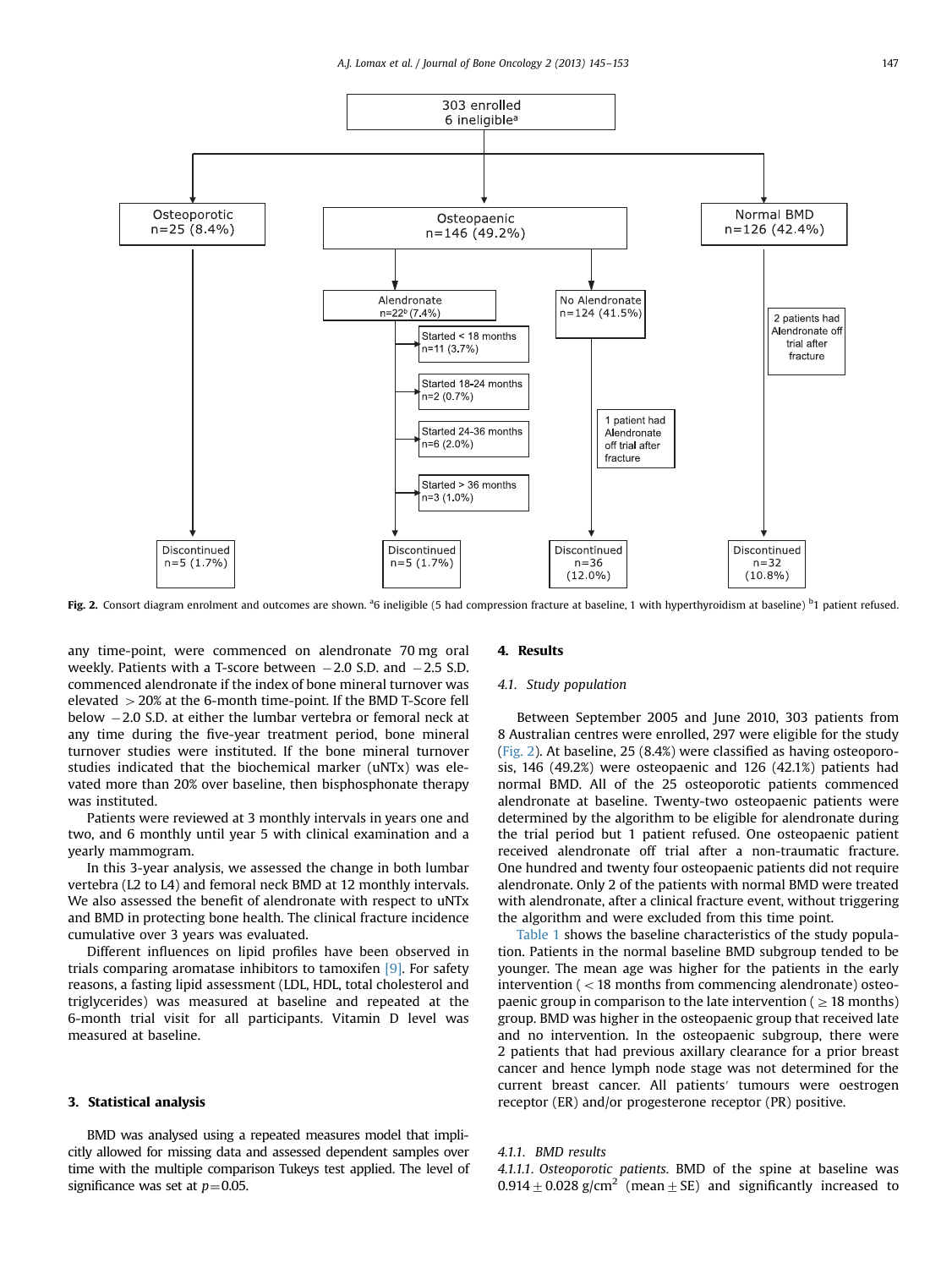# <span id="page-3-0"></span>Table 1

| Patient baseline characteristics. |
|-----------------------------------|
|                                   |

| <b>Characteristics</b><br>number (%)                                            | Osteoporotic 25 (8.4%)                           | <b>Osteopaenic with</b><br>alendronate (early<br>Intervention) 11 (3.7%) | <b>Osteopaenic with</b><br>alendronate (late<br>intervention) 11 (3.7%) | Osteopaenic without<br>alendronate 124<br>(41.8%) | <b>Normal BMD 126</b><br>(42.4%)                    |
|---------------------------------------------------------------------------------|--------------------------------------------------|--------------------------------------------------------------------------|-------------------------------------------------------------------------|---------------------------------------------------|-----------------------------------------------------|
| Age, year<br>$Mean + S.D.$                                                      | $64.1 + 10.3$                                    | $70.5 + 8.3$                                                             | $61.2 + 6.0$                                                            | $62.3 + 7.6$                                      | $57.1 + 9.2$                                        |
| BMI<br>Mean                                                                     | $28.6 + 6.5$                                     | $28.6 \pm 5.7$                                                           | $31.1 \pm 7.3$                                                          | $28.2 \pm 5.2$                                    | $30.2 + 6.3$                                        |
| <b>ECOG</b><br>0<br>$\mathbf{1}$<br>$\mathbf{2}$                                | 20 (80.0%)<br>$5(20.0\%)$<br>0                   | 9(81.8%)<br>2(18.2%)<br>$\Omega$                                         | 10 (90.9%)<br>1(9.1%)<br>$\Omega$                                       | 108 (87.1%)<br>16 (12.9%)<br>$\Omega$             | 111 (88.1%)<br>15 (11.9%)<br>$\mathbf{0}$           |
| <b>Baseline BMD (mean)</b><br>$L.$ spine $+$ SD<br>$\text{Hip} + \text{SD}$     | $0.914 + 0.028$<br>$0.718 + 0.014$               | $1.009 + 0.069$<br>$0.771 + 0.094$                                       | $1.094 + 0.140$<br>$0.809 + 0.066$                                      | $1.112 + 0.0138$<br>$0.847 + 0.065$               | $1.263 + 0.125$<br>$1.001 + 0.095$                  |
| <b>Stage</b><br>ш<br>$\mathbf{I}$<br>Ш<br><b>Previous Axillary</b><br>clearance | 8 (32.0%)<br>14 (56.0%)<br>3(12.0%)<br><b>NA</b> | 3(27.3%)<br>6(54.5%)<br>2(18.2%)<br>NA                                   | 5(45.5%)<br>3(27.3%)<br>3(27.3%)<br>NA                                  | 47 (37.9%)<br>50 (40.3%)<br>25 (20.2%)<br>2(1.6%) | 41 (32.5%)<br>68 (54.0%)<br>17 (13.5%)<br><b>NA</b> |
| ER<br><b>Positive</b><br><b>Negative</b>                                        | 23 (92.0%)<br>2(8.0%)                            | 11 (100.0%)<br>$\Omega$                                                  | 11 (100.0%)<br>$\bf{0}$                                                 | 123 (99.2%)<br>$1(0.8\%)$                         | 120 (95.2%)<br>6(4.8%)                              |
| <b>PR</b><br><b>Positive</b><br><b>Negative</b>                                 | 19 (76.0%)<br>6(24.0%)                           | 9(81.8%)<br>2(18.2%)                                                     | 7(63.6%)<br>4 (36.4%)                                                   | 105 (84.7%)<br>19 (15.3%)                         | 102 (81.0%)<br>24 (19.0%)                           |

 $0.980 \pm 0.026$  g/cm<sup>2</sup> at 1 year (p < 0.01),  $1.012 \pm 0.032$  g/cm<sup>2</sup> at 2 years ( $p < 0.01$ ) and  $1.057 \pm 0.049$  g/cm<sup>2</sup> at 3 years ( $p < 0.01$ ), ([Fig. 3a](#page-4-0)). This equates to an increase of 7.2%, 10.7% and 15.6% respectively, from baseline. Similarly, BMD of the hip was  $0.718 \pm 0.014$  g/cm<sup>2</sup> (baseline),  $0.743 \pm 0.018$  g/cm<sup>2</sup> (1 year),  $0.752 \pm 0.024$  g/cm<sup>2</sup> (2 years) and  $0.774 \pm 0.033$  g/cm<sup>2</sup> (3 years), (all  $p < 0.01$ ) with a significant increase of 3.5%, 4.7% and 5.6%, respectively, [\(Fig. 4a](#page-5-0)).

4.1.1.2. Osteopaenic patients with alendronate (early intervention). BMD of the spine at baseline was  $1.009 \pm 0.021$  g/cm<sup>2</sup> (mean  $\pm$  SE) and was not significantly different at  $1.002 + 0.028$  g/cm<sup>2</sup> (p=0.73) at 1 year, however, there was a trend towards an increase at 2 years  $1.049 +$ 0.032 g/cm<sup>2</sup> (p=0.19) and significance at 3 years  $1.073 + 0.041$  g/cm<sup>2</sup> (6.3%,  $p=0.02$ ), ([Fig. 3](#page-4-0)b). BMD of the hip was  $0.771+0.029$  g/cm<sup>2</sup> (baseline),  $\,$  0.772  $\pm$  0.033 g/cm<sup>2</sup>,  $\,$  0.786  $\pm$  0.029 g/cm<sup>2</sup> and  $\,$  0.788  $\pm$ 0.053  $g/cm<sup>2</sup>$  with no significant change, ([Fig. 4b](#page-5-0)).

4.1.1.3. Osteopaenic patients with alendronate (late intervention). BMD of the spine at baseline was  $1.094 \pm 0.042$  g/cm<sup>2</sup> (mean  $\pm$  SE) and was  $1.079 \pm 0.045$  g/cm<sup>2</sup> at 1 year,  $1.077 \pm 0.050$  g/cm<sup>2</sup> at 2 years and  $1.081 \pm 0.061$  g/cm<sup>2</sup> at 3 years, [\(Fig. 3](#page-4-0)c). There was no significant change from baseline. Similarly, BMD of the hip was  $0.809 \pm 0.020$ g/cm<sup>2</sup> (baseline),  $0.792 \pm 0.024$  g/cm<sup>2</sup> <sup>9</sup>(1 year),  $0.774 \pm 0.022$  g/cm<sup>2</sup> at 2 years and  $0.771 \pm 0.022$  g/cm<sup>2</sup> at 3 years with no significant change, [\(Fig. 4c](#page-5-0)).

4.1.1.4. Osteopaenic patients without alendronate. BMD of the spine at baseline was  $1.112 + 0.012$  g/cm<sup>2</sup> (mean + SE) at baseline,  $1.097 +$ 0.014 g/cm<sup>2</sup> at 1 years,  $1.088 + 0.015$  g/cm<sup>2</sup> at 2 years and 1.100  $+0.021$  g/cm<sup>2</sup> at 3 years, [\(Fig. 3d](#page-4-0)). This equates to a non-significant decrease of 1.3%, 2.2% and 1.0% respectively, from baseline. Similarly, BMD of the hip was  $0.847 \pm 0.006$  g/cm<sup>2</sup> (baseline),  $0.834 \pm 0.008$  g/ cm<sup>2</sup> (1 year),  $0.830 \pm 0.009$  g/cm<sup>2</sup> (2 years) and  $0.830 \pm 0.008$  g/cm<sup>2</sup>

(3 years) with a decrease of 1.5% ( $p=0.18$ ), 2.0% ( $p=0.04$ ) and 1.7%  $(p=0.25)$ , respectively, [\(Fig. 4d](#page-5-0)).

4.1.1.5. Patients with normal BMD. BMD of the spine at baseline was  $1.263 \pm 0.011$  g/cm<sup>2</sup> (mean  $\pm$  SE) and significantly decreased to  $1.219 \pm 0.013$  g/cm<sup>2</sup> at 1 year (p=0.03),  $1.224 \pm 0.017$  g/cm<sup>2</sup> at 2 years ( $p=0.07$ ) and  $1.195\pm0.016$  g/cm<sup>2</sup> at 3 years ( $p<0.01$ ), ([Fig. 3e](#page-4-0)). This equates to a decrease of 3.5%, 3.1% and 5.4% respectively, from baseline. Similarly, BMD of the hip was  $1.001 \pm 0.008$  g/cm<sup>2</sup> (baseline),  $0.972 \pm 0.009$  g/cm<sup>2</sup> (1 year),  $0.956 \pm 0.011$  g/cm<sup>2</sup> (2 years) and  $0.956 \pm 0.013$  g/cm<sup>2</sup> (3 years) with a decrease of 2.9% ( $p < 0.01$ ), 4.6% ( $p < 0.01$ ) and 4.5%  $(p < 0.01)$ , respectively, [\(Fig. 4e](#page-5-0)). No patients in this subgroup became osteoporotic.

4.1.1.6. Three year non traumatic fracture rates. There was 1 (3.85%) non-traumatic fracture in the osteoporotic subgroup over the 3 years period. There were no non-traumatic fractures in the osteopaenic subgroup that received alendronate. The osteopaenic subgroup that did not have alendronate had 10 (8.06%) non-traumatic fractures over 3 years. 2 (1.59%) non-traumatic fractures were documented in the normal BMD group.

4.1.1.7. Markers of bone turnover. The osteoporotic subgroup commencing alendronate at baseline demonstrated a drop in uNTx of 38% after 6 months of treatment. No patients in the osteopaenic and normal BMD subgroups received alendronate in the first 6 months. Their uNTx had increased by 24% and 51%, respectively.

4.1.1.8. Vitamin D levels. Vitamin D levels were checked at baseline in 291 of the 297 eligible patients. 34% (99/291) of patients had a baseline vitamin D level  $<$  50 nmol/L consistent with vitamin D deficiency ([Fig. 5](#page-6-0)). 3.4% (10/291) patients had moderate to severe vitamin D deficiency  $(<25 \text{ nmol/L}).$ The majority (75%) of patients were recruited from southern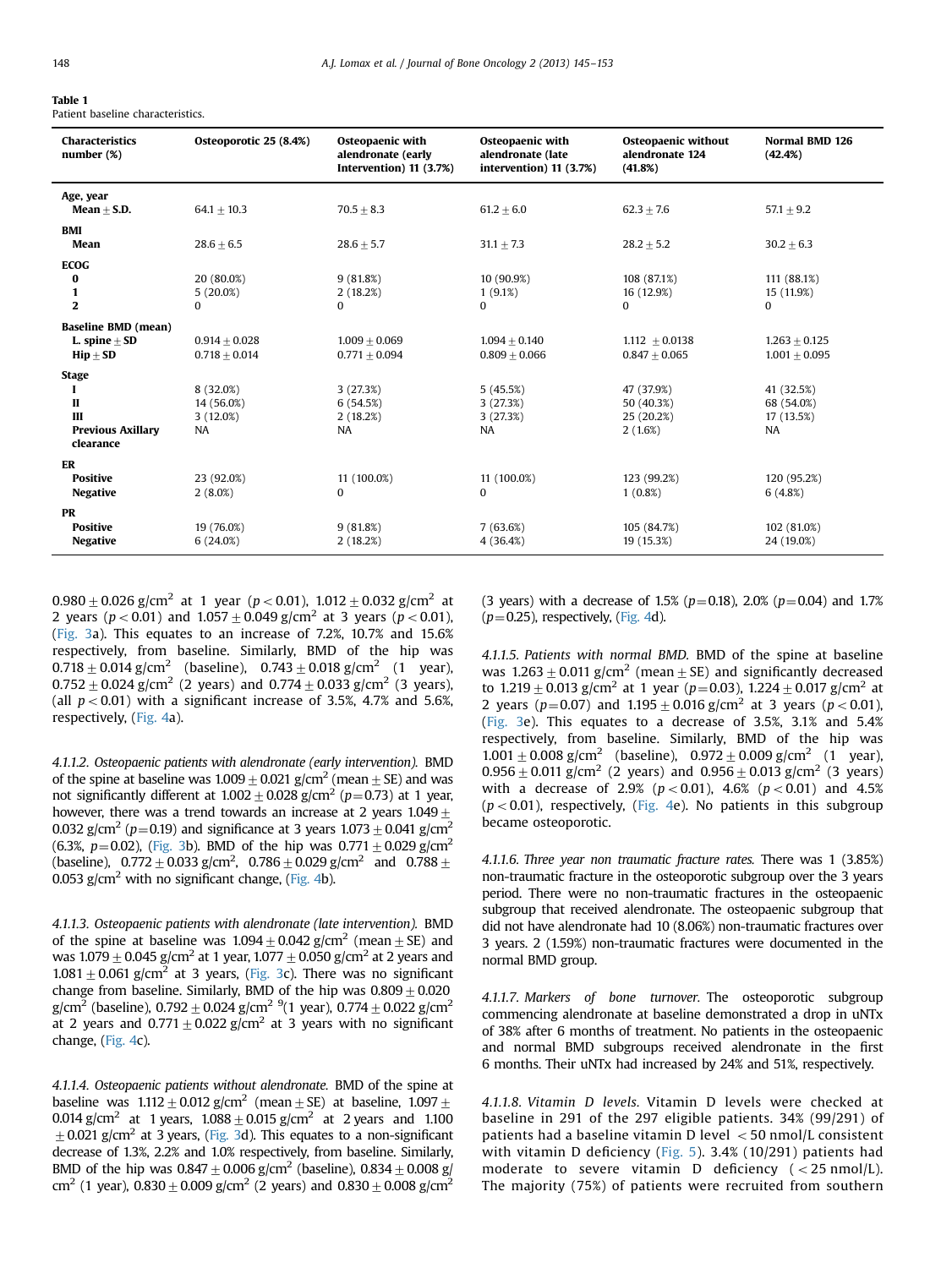<span id="page-4-0"></span>

**Fig. 3.** Mean change (g/cm<sup>2</sup>) in lumbar spine BMD in (a) osteoporotic subgroup (n=25), (b) osteopaenic subgroup with early alendronate, n=11, (c) osteopaenic group with late alendronate (n=11), (d) osteopaenic group without alendronate (n=124) and (e) normal BMD subgroup (n=126).

Victoria with an approximate latitude of  $38^{\circ}$ S. The remaining 72/291 patients were from more northerly states with latitudes of 33.9°S (Sydney,) and 28.2°S (Tweed Heads). The mean vitamin D levels were 62.13, 48.5 and 61.47 (nmol/L) respectively. Data was adjusted for age and the season during which the measurements were taken.

4.1.1.9. Lipid. There was no significant change in the lipid profile after 6 months of anastrozole.

4.1.1.10. Reason for discontinuation. 78 participants withdrew from the study by 36 months.

Most (39.7%) patients withdrew from the study due to anastrozole-related adverse events (AEs), which included myalgias, arthralgias, hot flushes, tenosynovitis and fractures ([Table 2\)](#page-6-0). Only 5 patients withdrew due to bisphosphonaterelated AEs, which were largely due to gastrointestinal side effects. There were no cases of osteonecrosis of the jaw. Four patients had less than 12 months, and a further fifty between 12 and 24 months follow up. Nine (3%) patients experienced

a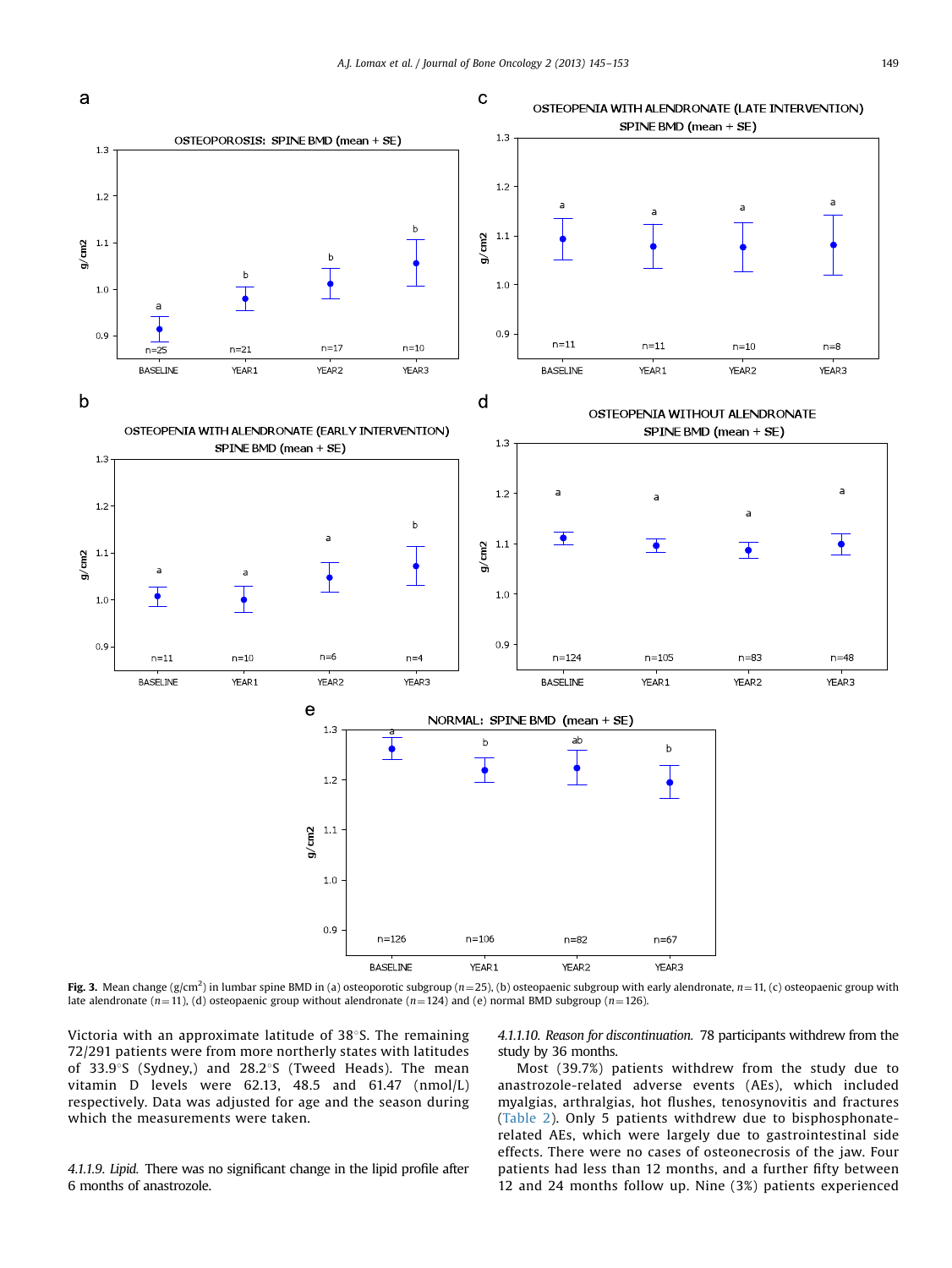<span id="page-5-0"></span>

**Fig. 4.** Mean change (g/cm<sup>2</sup>) in hip BMD in (a) osteoporotic subgroup ( $n=25$ ), (b) osteopaenic subgroup with early alendronate ( $n=11$ ), (c) osteopaenic group with late alendronate (n=11), (d) osteopaenic group without alendronate (n=124) and (e) normal BMD subgroup (n=126).

return of ovarian function while on anastrozole, necessitating discontinuation of their trial participation. They were all aged  $\leq$  50 years and most of these had experienced chemotherapyinduced menopause.

# 5. Discussion

Based on the results of this three-year analysis, alendronate effectively increases BMD in osteoporotic, postmenopausal women with early breast cancer who are receiving adjuvant therapy with anastrozole. This subgroup of women would have the greatest risk of bone loss and fracture. The benefit seen with bisphosphonate therapy was greater at the spine than at the hip but did significantly improve both spine and hip BMD (15.6%,  $p < 0.01$  and 5.6%,  $p < 0.01$  at 3 years respectively). Prior studies, such as Z-FAST [\[10\]](#page-8-0), have mostly reported the impact of bisphosphonates on BMD in women with osteopaenia. Our findings are consistent with the results from the ARIBON trial that included 13 osteoporotic women who received anastrozole and ibandronate contributing to an increased BMD of 3.52% and 2.49% for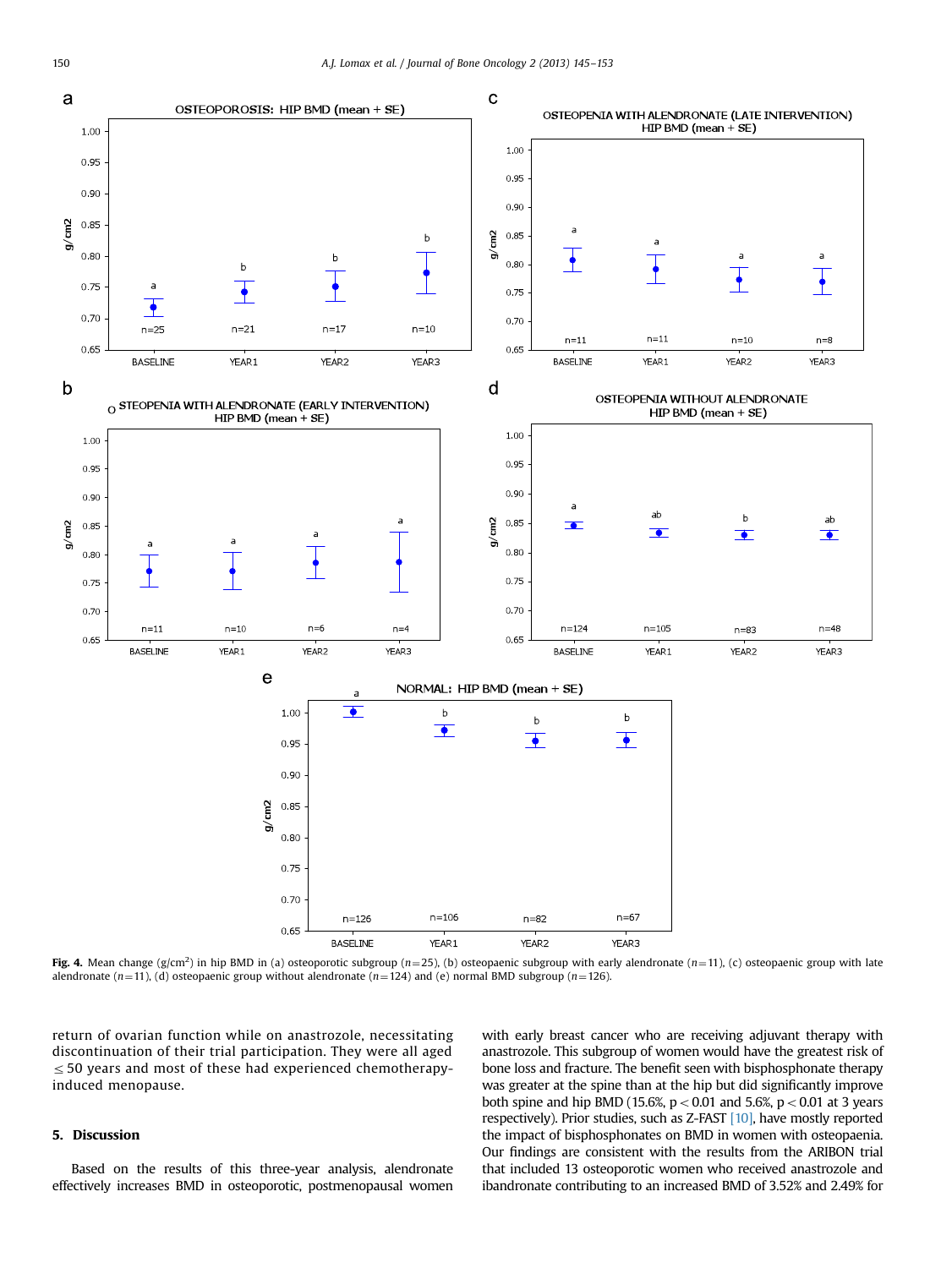<span id="page-6-0"></span>

Fig. 5. Baseline vitamin D level for the osteoporotic, osteopaenic and normal BMD subgroups.

| Table 2 |                             |
|---------|-----------------------------|
|         | Reason for discontinuation. |

|                                             | Osteoporotic with<br>alendronate $n=25$ | Osteopaenic with<br>alendronate $n=22$ | Osteopaenic without<br>alendronate $n = 124$ | Normal BMD $n = 126$   |
|---------------------------------------------|-----------------------------------------|----------------------------------------|----------------------------------------------|------------------------|
| Number of discontinuations<br>AI related AE | $n = 5(20\%)$                           | $n = 5(22.7%)$                         | $n = 36(29%)$<br>19                          | $n = 32(25.4\%)$<br>12 |
| Bisphosphonate related AE                   |                                         |                                        |                                              |                        |
| Relapse/recurrence                          |                                         |                                        |                                              |                        |
| Pt decision                                 |                                         |                                        | 4                                            |                        |
| Death                                       |                                         |                                        |                                              |                        |
| Other                                       |                                         |                                        | 8                                            | 12                     |
|                                             |                                         |                                        |                                              |                        |

the lumbar spine and hip at 2 years [\[11\]](#page-8-0). Subsequent results of this study continue to show an increase in lumbar BMD (9.65%) and at the hip (2.72%) for the 9/13 patients in the osteoporotic group when assessed at their 5 year follow-up, demonstrating the ability to use AI therapy currently with a bisphosphonate in these women [\[12\].](#page-8-0) Our study also confirms the safety of commencing aromatase inhibitors in this frequently excluded sub-group.

BMD of the spine, but not at the hip, demonstrated a significant increase of 6.3%,  $p=0.02$  at 3 years in the osteopaenic group receiving early intervention with alendronate. However, we did not demonstrate an improvement in BMD for the osteopaenic group receiving late intervention with alendronate. Patient numbers were small and larger benefit might be expected with longer follow 'up' of these patients. These late intervention patients triggered the algorithm and started on alendronate at different time points  $(< 18$ months;  $18-24$  months;  $24-36$  months;  $>36$  months). This results in a confounding proportion of patients within this group with ongoing BMD loss prior to starting bisphosphonate therapy.

The mean time to the introduction of alendronate was 21.5 months in the osteopaenic group. With this delay in institution of alendronate there has been limited observation time post intervention. An additional reason for the small or lack of demonstrable benefit from early and late alendronate in the osteopaenic group respectively, is our use of the baseline BMD as the comparator. This introduces a bias against the therapy BMD end point, as the BMD further reduced prior to the intervention. Perhaps with a longer follow-up period of 5 years this may allow better demonstration of the protective effect of bisphosphonate therapy.

In the normal BMD subgroup, there was progressive bone loss over 3 years at the spine and hip (5.4% and 4.5%, respectively). This finding is consistent with the ATAC data [\[5\]](#page-8-0). Two patients required alendronate triggered by clinical events but there were no algorithm triggered events. There were no non-traumatic fractures reported in the osteopaenic group receiving alendronate compared with 8% in the group without alendronate. The osteoporotic patients would be presumed to have a higher fracture rate than the osteopaenic group associated with lower baseline BMD. The non-traumatic fracture rate in the osteoporotic group receiving alendronate was lower in comparison to the osteopaenic group without alendronate. Overall this suggests a protective effect of alendronate. However, these results should be interpreted with caution because the study was not adequately powered to detect a difference in fracture rates.

Eleven osteopaenic patients progressed to osteoporosis with T scores  $\leq -2.5$  but this was not observed for patients with a normal baseline BMD. The intervention rate, with the Osteoporosis Australia Algorithm, for introducing alendronate to the patients with osteopaenia (15.1%) was lower than we had expected. Given that 27% of Australian women aged 60 and over are considered osteoporotic and 51% [\[7\]](#page-8-0) are osteopaenic, it was expected that approximately 75% of women accrued would require bisphosphonate therapy. The high rate, 8%, of low trauma fractures we observed in osteopaenic patients without alendronate suggests that the algorithm threshold may be set too high in this group. In the ATAC study, fracture rates were constant during the period of treatment [\[9\]](#page-8-0). More fractures were reported in the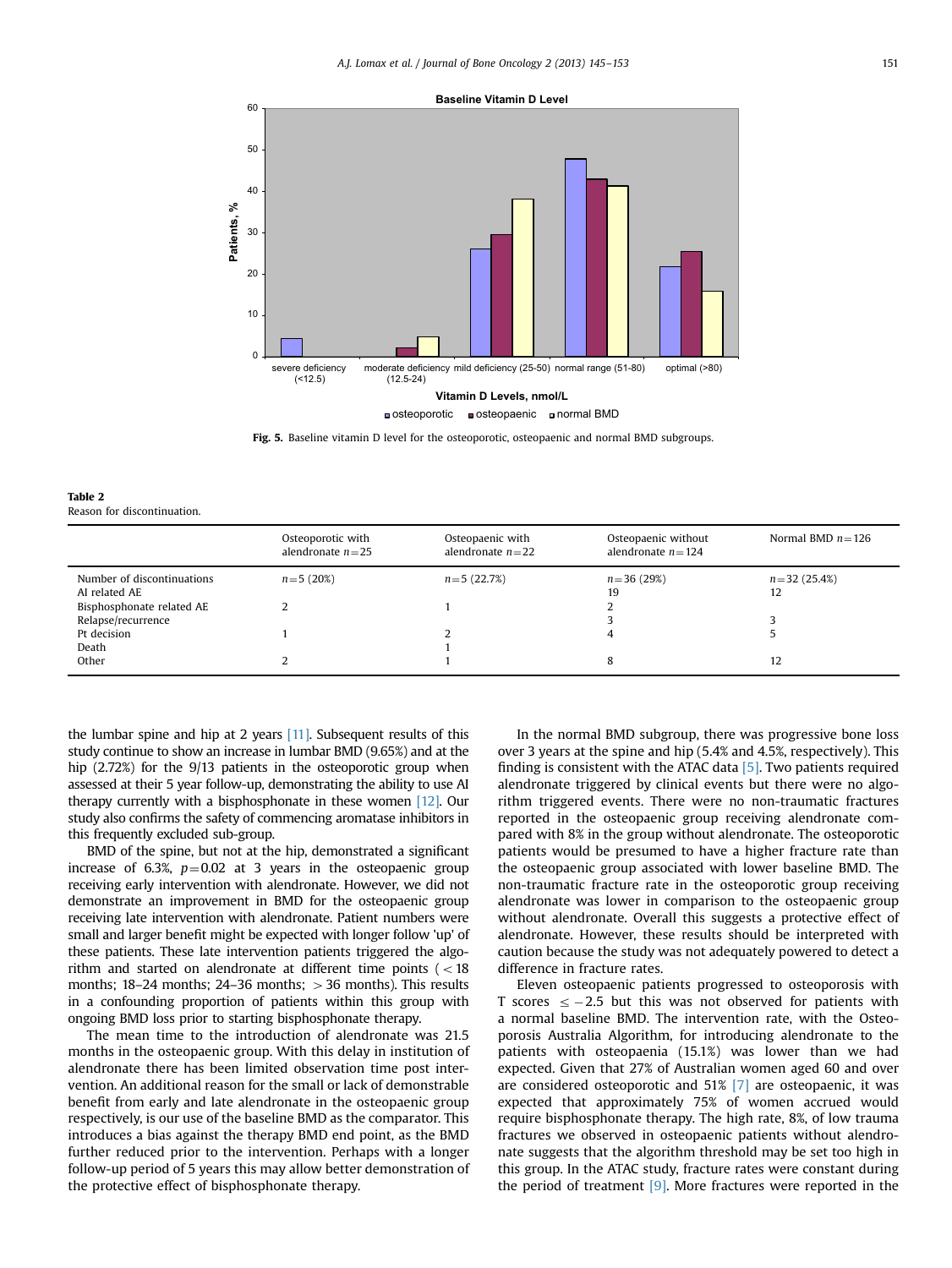anastrozole than tamoxifen group but then were similar after the completion of treatment. There was no protocol for bone health maintenance in this study and bisphosphonate use was low at 10% and 7% in these groups respectively [\[3\].](#page-8-0)

Our patients in the osteopaenic group receiving early intervention had a mean BMD of 1.009  $g/cm^2$ , equivalent to a T score of -1.7. The ATAC sub-study found that 5 women with osteopaenia at baseline (4 in the anastrozole group and 1 receiving tamoxifen) developed osteoporosis. They evaluated the T-scores from baseline to 5 years with linear regression, and found that a T-score of  $-1.5$ may define risk for the development of osteoporosis as no patients with a higher T-score dropped to  $- < 2.5$  on treatment [\[5\]](#page-8-0).

The UK expert group have suggested an alternative algorithm. In postmenopausal women with a T-score that falls below -2.0 or if the rate of bone loss is more than 4% per year with pre-existing osteopenia, a bisphosphonate is recommended  $[13]$ . This pragmatic recommendation avoids the need to measure uNTx which is expensive and unwieldy. A simplified algorithm, omitting uNTx but taking into account major risk factors for osteoporotic fracture may have more clinical utility.

Vitamin D deficiency is common in our community and contributes adversely to bone health, and to breast cancer outcomes. It is associated with reduced BMD and osteoporosis. Although most studies focused on the elderly population, appropriate vitamin D supplementation is an important modifiable risk factor for reducing falls and fractures [\[14\]](#page-8-0). All the participants in our trial received 400–500 IU of oral vitamin D daily regardless of their baseline vitamin D levels. One third of our patients had vitamin D deficiency. We did not see a gradient in mean vitamin D levels between patients from more northerly states and Southern Victoria. This high level of vitamin D deficiency in our patients is comparable to that found in our community regardless of season and latitude. The reported prevalence of vitamin D insufficiency  $\epsilon \leq 50$  nmol/L) in women during winter/spring was 40.5%, and 37.4% in southeast Queensland (latitude  $28.2^{\circ}$ S), and Geelong (38°S)  $[15]$ . According to the Working Group of the Australian and New Zealand Bone and Mineral Society, Endocrine Society of Australia and Osteoporosis Australia, higher doses of vitamin D up to 3000–5000 IU daily for 6–12 weeks are required to replete body stores, followed by 1000 IU daily as maintenance [\[16\].](#page-8-0) Treatment of vitamin D deficiency was a decision of the investigator clinician.

Our analysis also showed that there were no meaningful lipid changes with anastrozle, as a surrogate for cardiovascular health. This is in keeping with the TEAM Japan [\[17\]](#page-8-0), TEAM Greek [\[18\]](#page-8-0) substudies and the SABRE trial [\[19\]](#page-8-0), which showed that AIs have no detrimental effects on lipid parameters. This is reassuring when using AIs in women with favourable prognosis breast cancer.

Three percent of the participants reported return of ovarian function while receiving adjuvant anastrozole. This raises concern that these patients were exposed to a period of inadequate adjuvant therapy as the anticancer effects from AIs would be abrogated due to return of ovarian production of oestradiol. AI′s may in fact induce ovulation [\[20\].](#page-8-0) Smith et al. suggested guidelines for patients with chemotherapy induced amenorrhoea recommending that women  $<$  40 years old should not receive an AI alone as adjuvant treatment [\[21\]](#page-8-0). These guidelines were not published prior to the commencement of the trial. For women older than 40 years, it was suggested that serial monitoring of sexual hormone levels should be performed and requires a sensitive assay. We have observed reversal of chemotherapyinduced menopause in patients up to age 49 years. An alternative is to use tamoxifen alone, with the option of a later switch or an AI with concurrent ovarian function suppression. Women in this age group should be informed of the possibility of return of ovarian function and to report menstrual bleeding or the cessation of hot flushes to their treating oncologists [\[21\].](#page-8-0) The reversals of ovarian function were all in women under 50, and we amended the entry criterion to exclude this age group.

### 6. Conclusions

Aromatase inhibitor induced bone loss is less dramatic than expected, can be managed and does not contraindicate AI use. Osteoporosis dose intensity bisphosphonates are sufficient for these patients in regard to bone health [\[22\].](#page-8-0) The Osteoporosis Australia algorithm proved cumbersome involving expensive biochemical tests of bone turnover, and has a high threshold. A simpler algorithm with a T score threshold of  $-2.0$  as stated in the UK recommendation may be clinically useful.

This study confirms that it is safe to prescribe anastrozole in osteoporotic post-menopausal women with early breast cancer, when used together with a bisphosphonate. No patient with normal baseline BMD became osteoporotic. A randomised controlled study would need to be performed to validate these results given some subgroups had small patient numbers.

### Role of the funding source

This research was conducted with support from the Investigator-Sponsored Study Program of AstraZeneca. The authors were responsible for interpretation of the data and writing of the manuscript.

# Conflict of interest statement

The authors declare that there are no conflicts of interest. Chooi Lee is an employee of Boehringer Ingelheim Ltd, UK. This study was supported by an untied grant from AstraZeneca.

# Acknowledgement

Professor Philip Sambrook passed away in 2012. He contributed to the concept, design and conduct of the BATMAN study.

### Appendix A

### List of Investigators:

Karen White, Andrew Love Cancer Centre, The Geelong Hospital and St John of God Geelong Hospital; Jane Beith, Royal Prince Alfred Hospital, New South Wales; Ehtesham Abdi, Tweed Hospital, New South Wales and Griffith University, Gold Coast; Adam Broad, Andrew Love Cancer Centre, The Geelong Hospital and St John of God Geelong Hospital; Sanjeev Sewak, Andrew Love Cancer Centre, The Geelong Hospital; Richard Bell, Andrew Love Cancer Centre, The Geelong Hospital; Chooi Lee, Andrew Love Cancer Centre, The Geelong Hospital; Jacqueline Chirgwin, Box Hill Hospital and Maroondah Hosptial; Raymond Snyder, St Vincent's Hospital Melbourne; Theresa Hayes, South West Health Care Warrnambool Hospital; Emma Beardsley, Andrew Love Cancer Centre, The Geelong Hospital; Madhu Singh, Andrew Love Cancer Centre, The Geelong Hospital; Anthony Dowling, St Vincent's Hospital Melbourne; Ivon Burns, St Vincent's Hospital Melbourne; Anne Hamilton, Royal Prince Alfred Hospital, New South Wales; Genni Newnham, St Vincent's Hospital Melbourne; Susan Chua, Maroondah Hospital; Sue-Anne McLachlan, St Vincent's Hospital Melbourne; Ian Porter, Andrew Love Cancer Centre, The Geelong Hospital; Michael Francis, Andrew Love Cancer Centre, The Geelong Hospital.